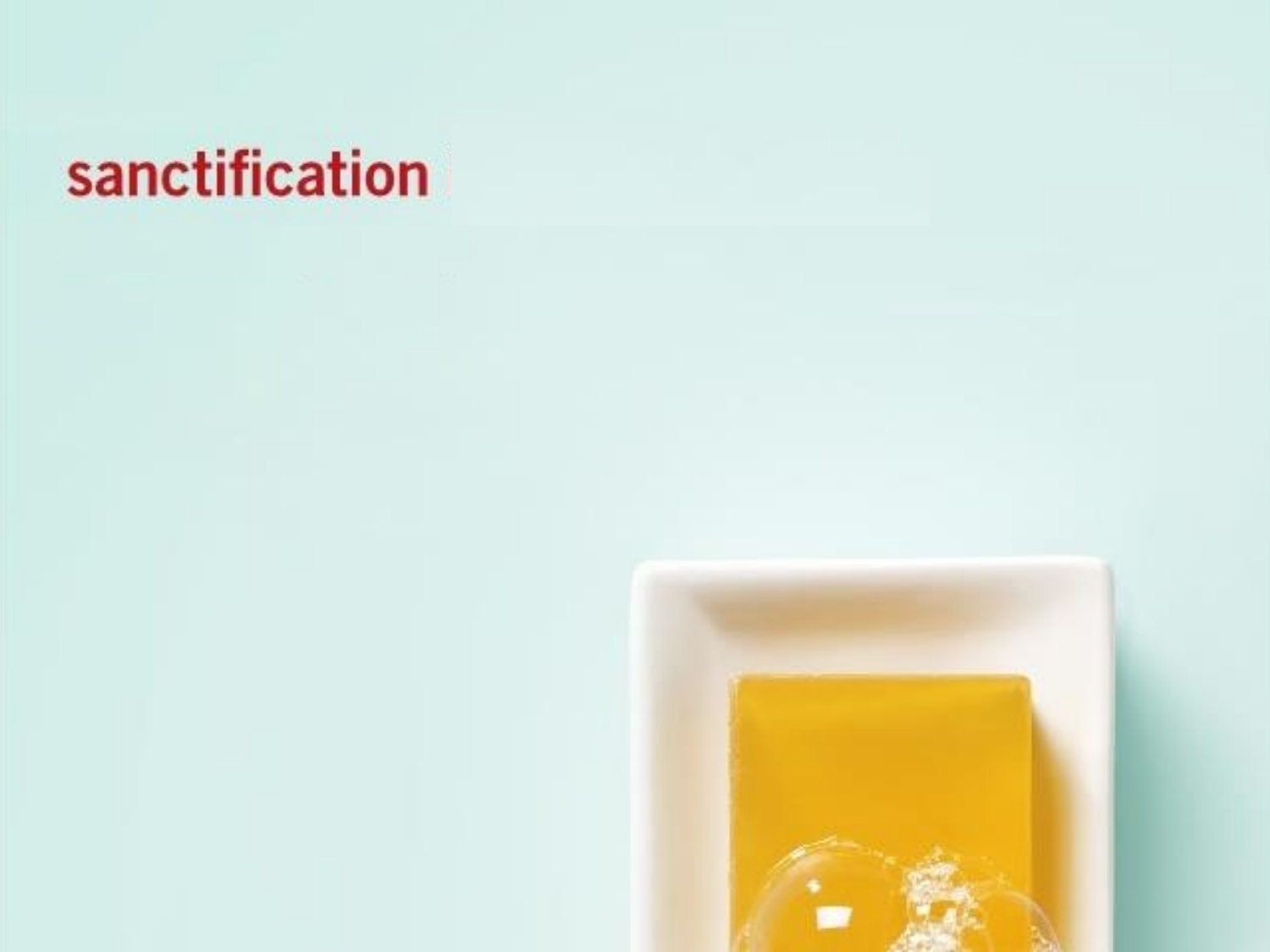#### What we want to answer

- Do we really need to be holy or is it an optional extra?
- How does sanctification work?
- Why should we be holy? What are the right motivations?
- How does the gospel connect with sanctification?

Not quietism ("Don't wrestle, nestle") Not moralism ("Just do it")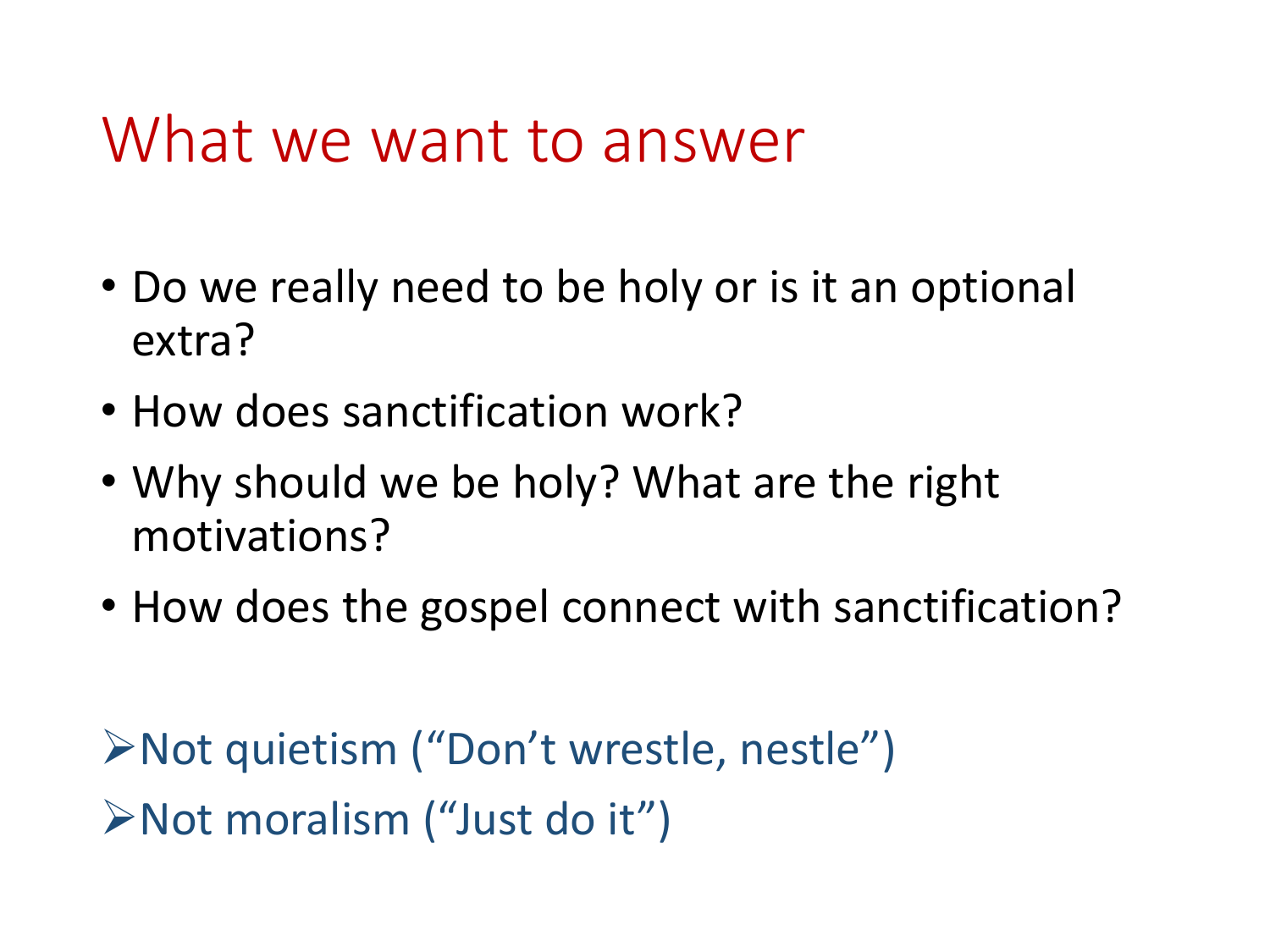### Where we're going…

Sanctification: Union with Christ

Sanctification: Lordship, Law

& Obedience

Sanctification: Adoption

Sanctification: Faith

Sanctification: Spirit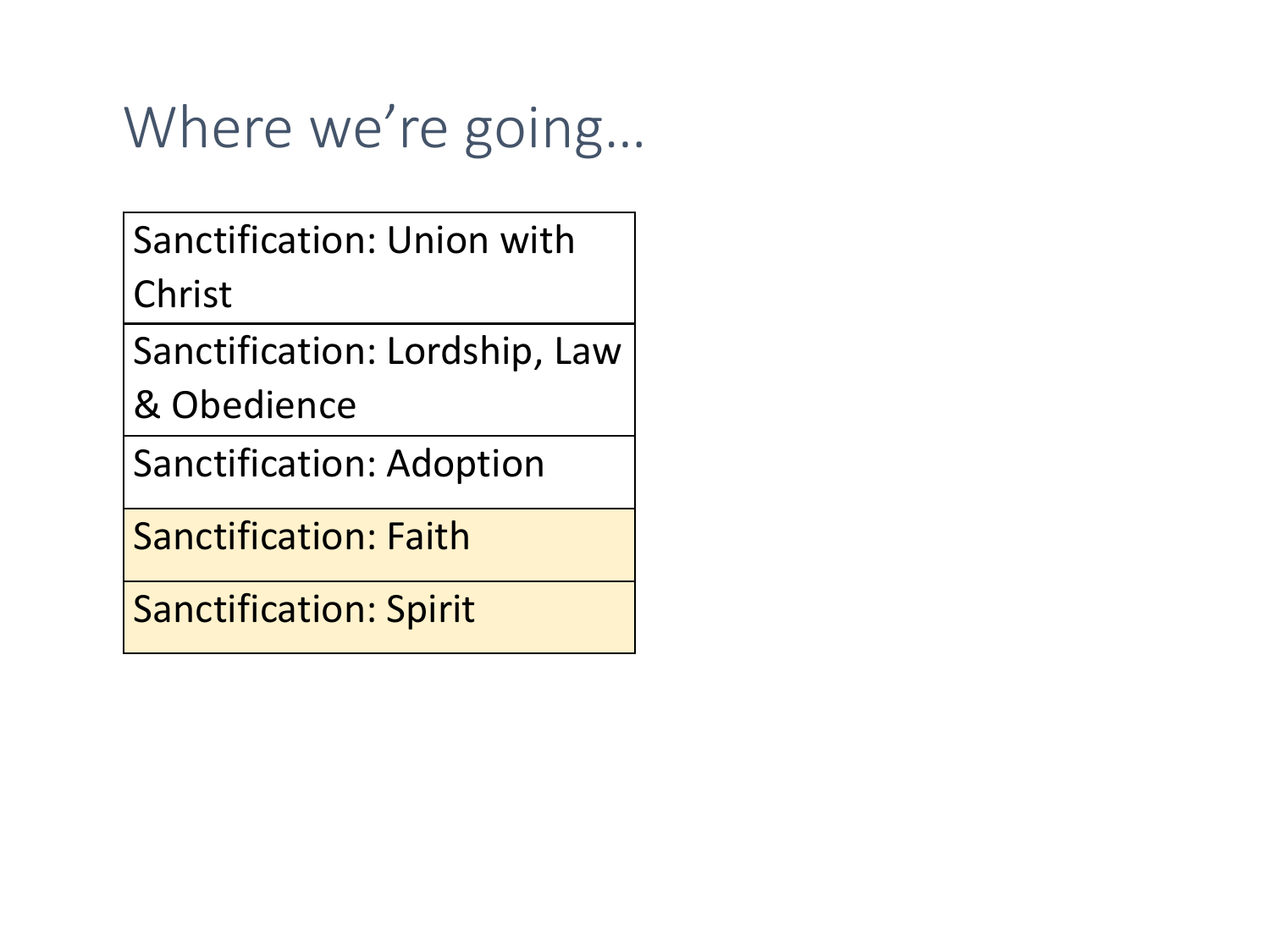## Sanctification: Faith

- Faith is *future*-focused longing
- This faith is *the spring* of all good works
- It is a *fight* of faith not a passive thing

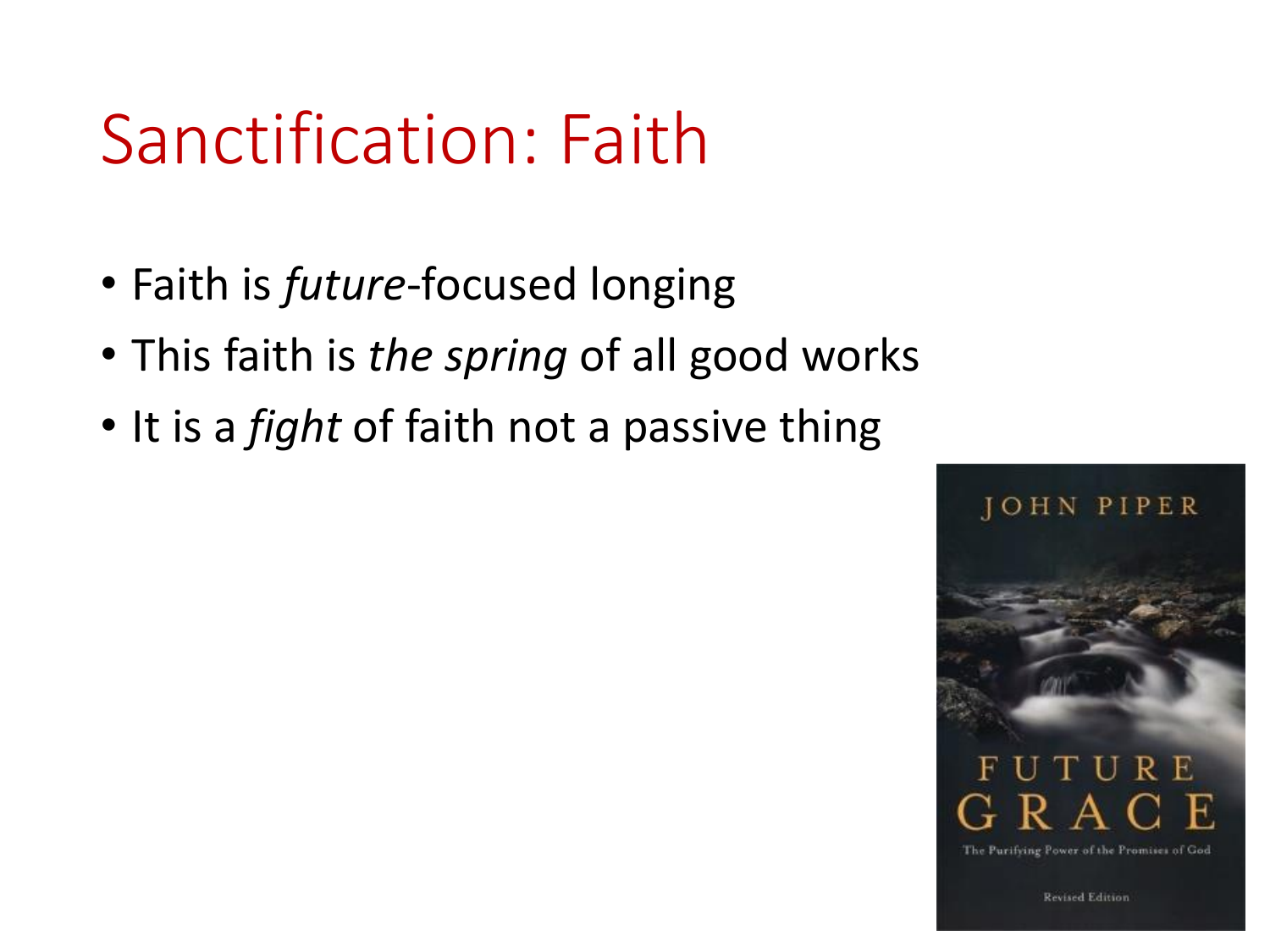```
Isaiah 40:30-31; Lam. 3:21-29
Luke 18:7-8
Romans 1:5; 14:23
Gal. 2:20
1 Thess. 1:3, 9-10
1 Timothy 1:5; 6:12,17-19; Titus 2:12-13
1 Peter 1:3-9, 13f
Hebrews 3:19-4:2; 10:34
```
Hebrews 11

- What is faith?
- What is the relationship between faith and works?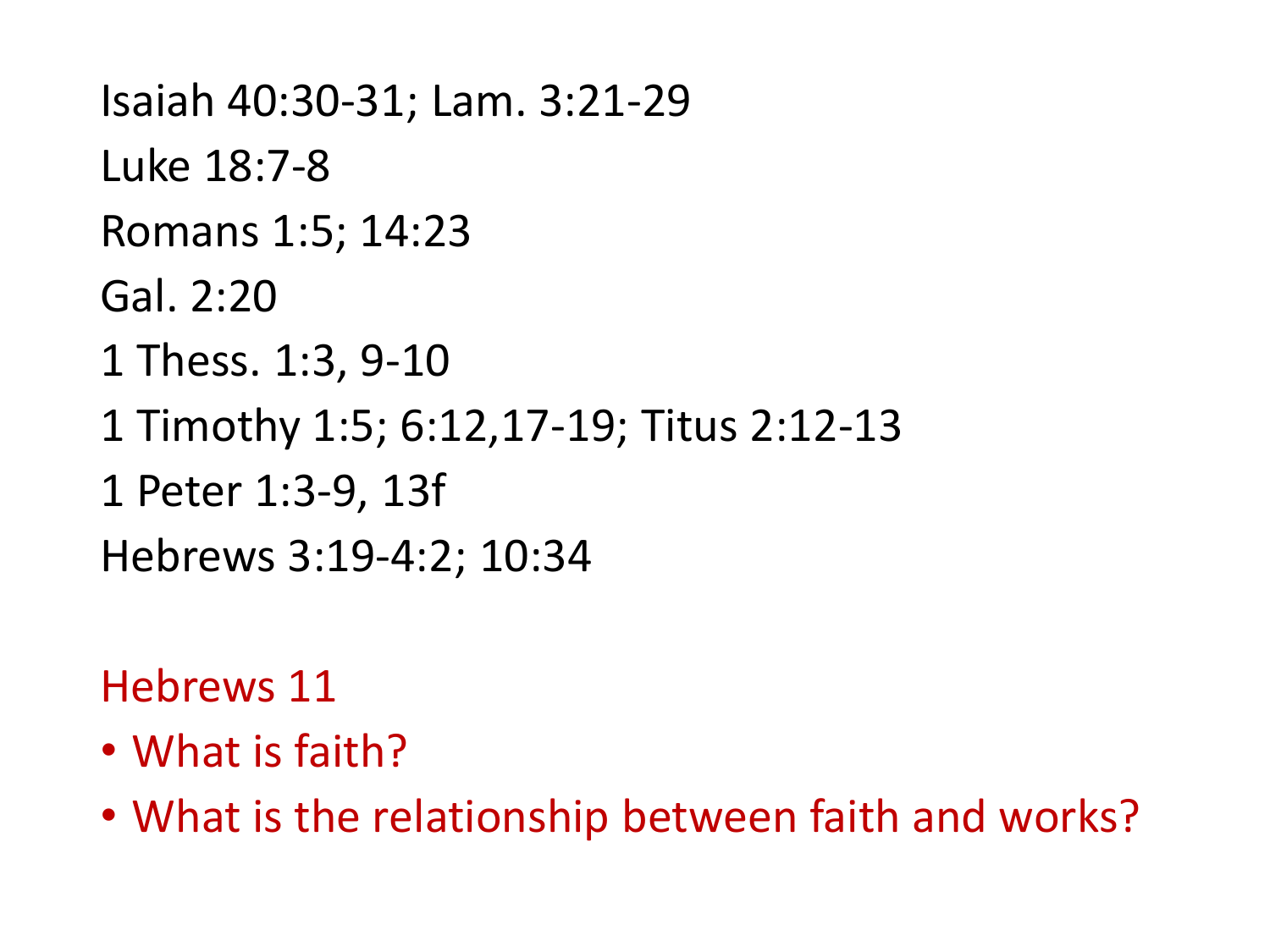#### • Application

- 1. Fight the lies of sin with the promises of God
	- He cares for you
	- The Father loves you as he loves the Son
	- He is *for* you because of Christ
	- He will use everything (even the bad) for your good
	- Nothing can separate you from the love of God
	- Nothing can snatch you out of His hand
	- Christ will be with you always to the end of the age
	- He is your good shepherd guiding and feeding you
	- He is the bridegroom nourishing and perfecting his bride
	- He will sanctify you completely
	- Comfort in every affliction
	- Strength to the weak
	- Christ is coming soon, we will see his face
	- He will save you from the coming wrath
	- We will rise again with glorious bodies to reign with him
	- Our inheritance, a perfect, imperishable new creation
	- Perfect justice done, every injustice righted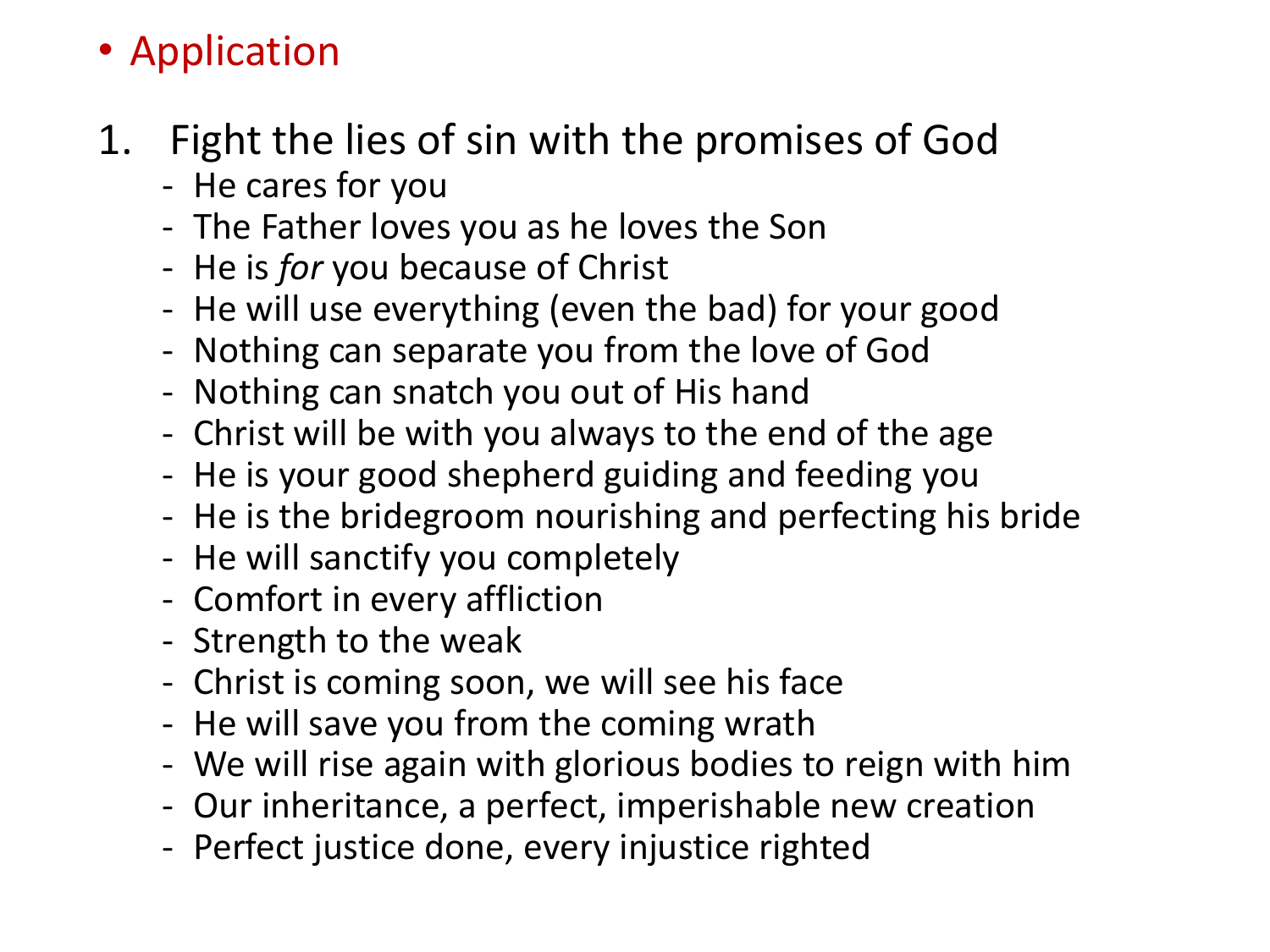#### • Application

- 2. Think particularly of your Great Hope and how things will be at the end and strive towards that – the end is the great driver of the Christian life
	- Romans 12:9-21
	- Ephesians 5:3-6
	- Philippians 3:12-21
	- Colossians 3:4-6
	- 1 John 3:2-3
- 3. Have a great concern for one another's faith
	- 1 Thess. 3
	- Heb. 3:12-13